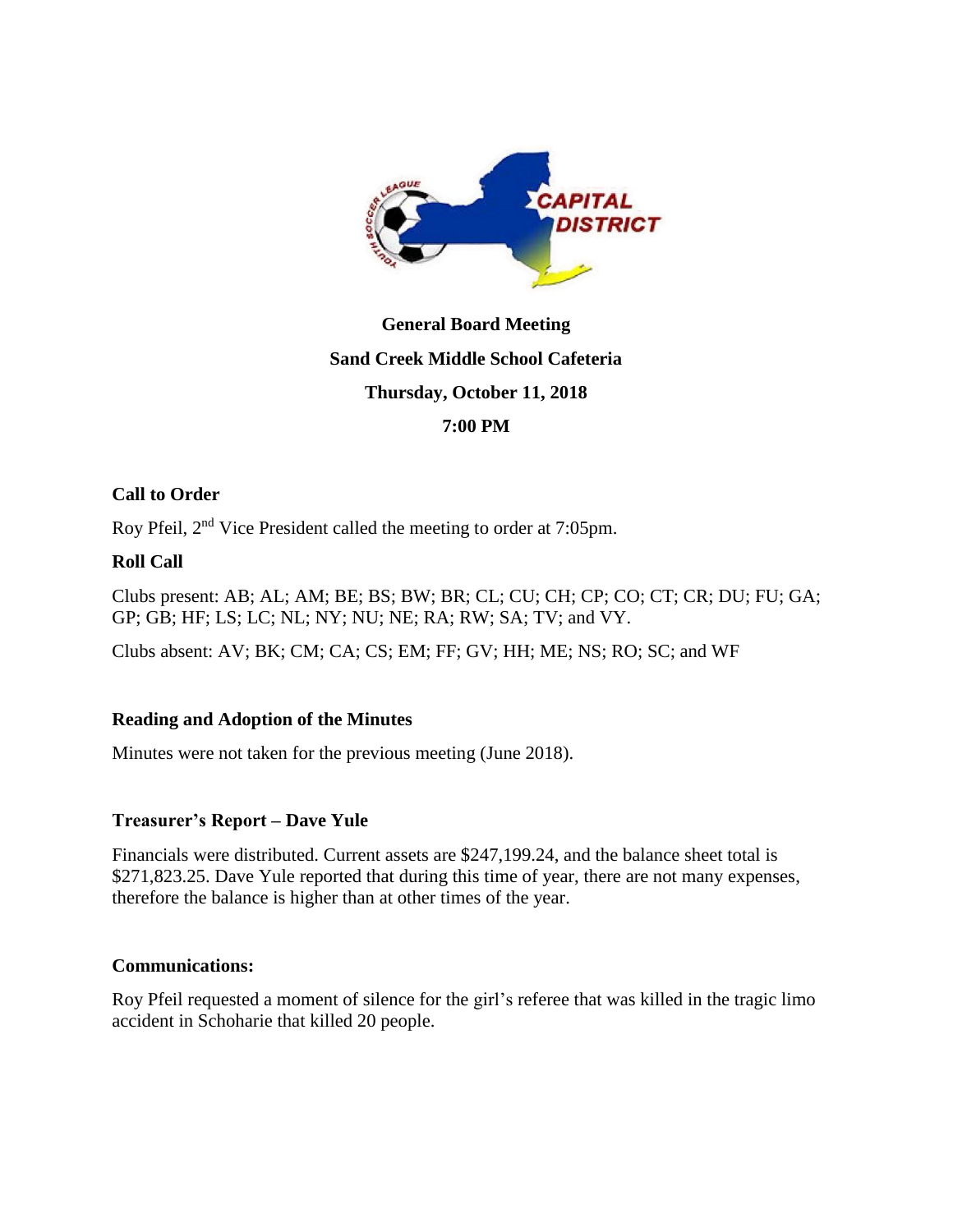#### **Comments from the Floor**

None

## **Reports of Officers and Standing Committees**

#### **Standing Committee Reports:**

## **1. Rules - Roy Pfeil**

Roy indicated that the Rules Chairman position has been vacant for about 6 months. He encouraged anyone interested in the position to contact him.

## **2. Registrations – Tammy Kishbaugh**

Tammy said that registrations are very slow right now. \$5,000 has been collected recently, but the majority is due to rec. ball.

## **3. Games – Paul Bascomb**

Paul stated that fall ball is going well, with 105 teams participating. Although there was interest in adding a  $6<sup>th</sup>$  grade division, only 1 team signed up.

Paul mentioned that the team commitment and registration (\$110) deadline has been extended to January  $22<sup>nd</sup>$ . In previous years, team commitments were due January  $8<sup>th</sup>$ , with registrations due at a later date. Last year, 42 teams withdrew due to inaccurate projections of team numbers and ages. The new deadline of January 22nd should allow for teams to get firm commitments from players, while solving the issue of the CDYSL reworking the scheduling due to teams withdrawing. He mentioned that the CDYSL office spends a lot of time putting together divisions, brackets and referees, and it is very time consuming when a group withdraws. A few smaller club members expressed concern about getting commitments that early. Roy P. suggested that clubs combine resources with other clubs. A Brunswick club member pointed out that it is difficult to combine clubs because of branding purposes. A member suggested that CDYSL create a different cut-off date for divisions  $1 \& 2$  and a later date for divisions  $3 \& 4$ . Paul explained that it is easier to add teams in after the deadline than it is to have withdrawals, and he assured clubs that the CDYSL would work with them to be accommodate their needs. Another member commented that by not registering early, CDYSL will have difficulties accommodating all the teams (fields, referees). Afrim Nezaj felt that CDYSL is not being flexible enough and should investigate forming the brackets later than usual. Patty asked if there would be a penalty to register late. Roy stated that he would take the concerns back to the executive committee to review.

## **4. Finance & Scholarship – Dave Yule**

Dave Y reported that they are looking for more members for both the finance and scholarship committee. Last year, the deadline for scholarships was February, but only had 4 students apply. However, when they extended the deadline to April, they received 28 applications.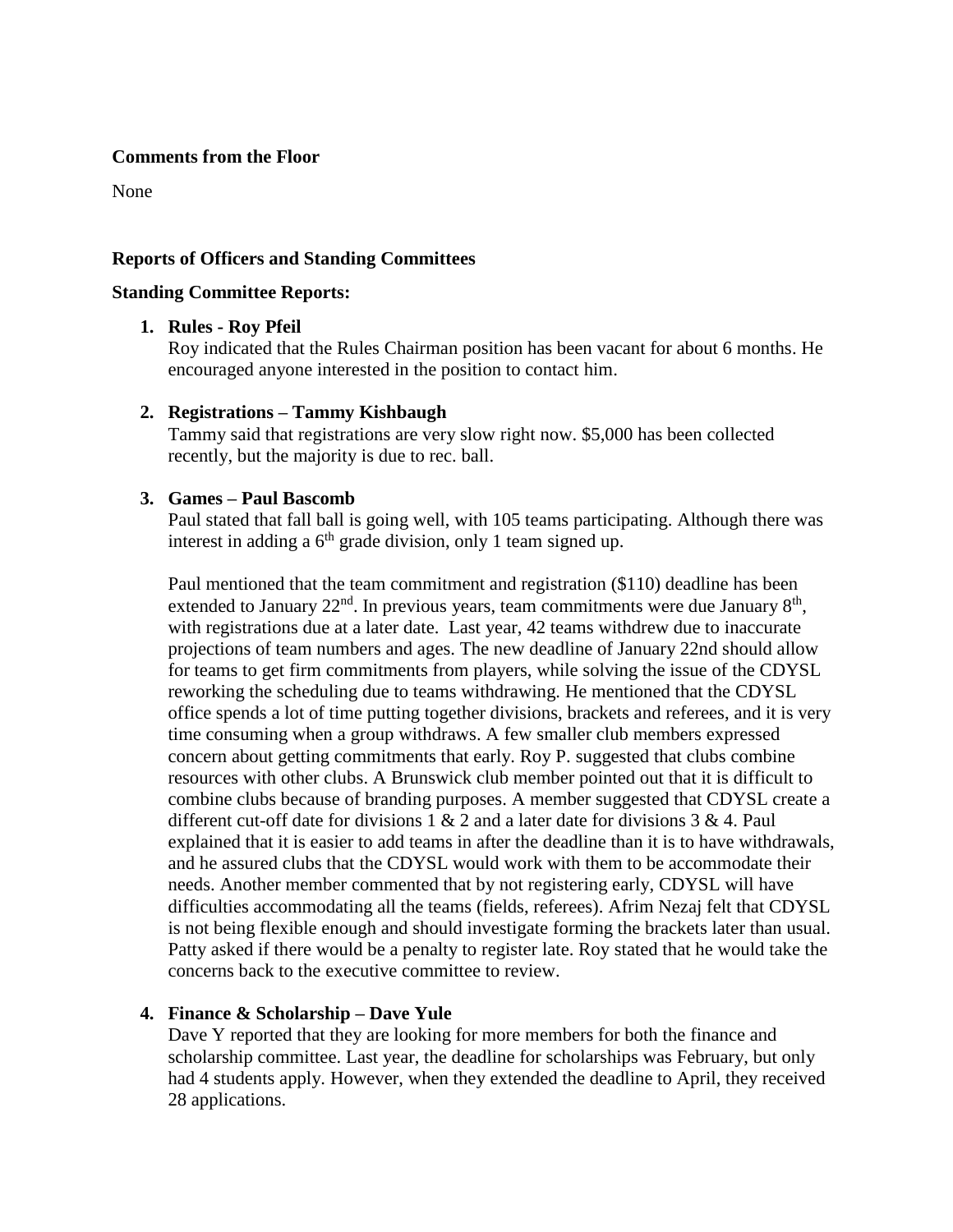## **5. Executive**

No report

# **6. Membership – Afrim Nezaj**

Afrim reported that Delaware County United Soccer Club (Delhi, NY) has applied to join CDYSL. Delaware (DCUYSC) indicated the league they are currently in is too small, therefore they are interested in moving to CDYSL. A concern was raised that DCUYSC is too far away, and Roy P. emphasized that DCUYSC would be required to travel to CDYSL's footprint. CDYSL will wait for more information from the club and their ability to play in CDYSL's current area before making a motion.

# **7. Zero Tolerance/Appeals – Roy Pfeil**

Last season Roy issued 7-14 zero tolerance warnings while also notifying the clubs of potential consequences. Only 1 club received a \$50 fine last season. Roy asked that club Presidents communicate to all coaches that referees are not to request a spectator to leave the facility. Instead, the referee should report the issue to the home coach, and it is the home coach's responsibility to have an offending spectator removed. If the spectator will not leave the facility, the game is cancelled until the offender has left the facility. If there are repeated violations, it could result in fines, suspensions, or expulsions. Tammy keeps record of all the reports submitted. Afrim Nezaj recommended that CDYSL send a letter to all club Presidents explaining this rule and ask that they share this with all coaches. Roy also requested that Paul relay this information to the referees.

# **8. Arbitration**

No report

- **9. Nominations** No report
- **10. Risk Management** No report

# **Special Committees**

# **1. Programs – Roy Pfeil**

**a. Coaching Education – Roy Pfiel**

Roy has been holding several Grassroots Coaching Education Courses this year. Contact Roy if your club would like to do the course. He stated that all new coaches need to go through the course. New coaches may take the online course for their first season of coaching (\$65), but must take the in-person course for subsequent seasons.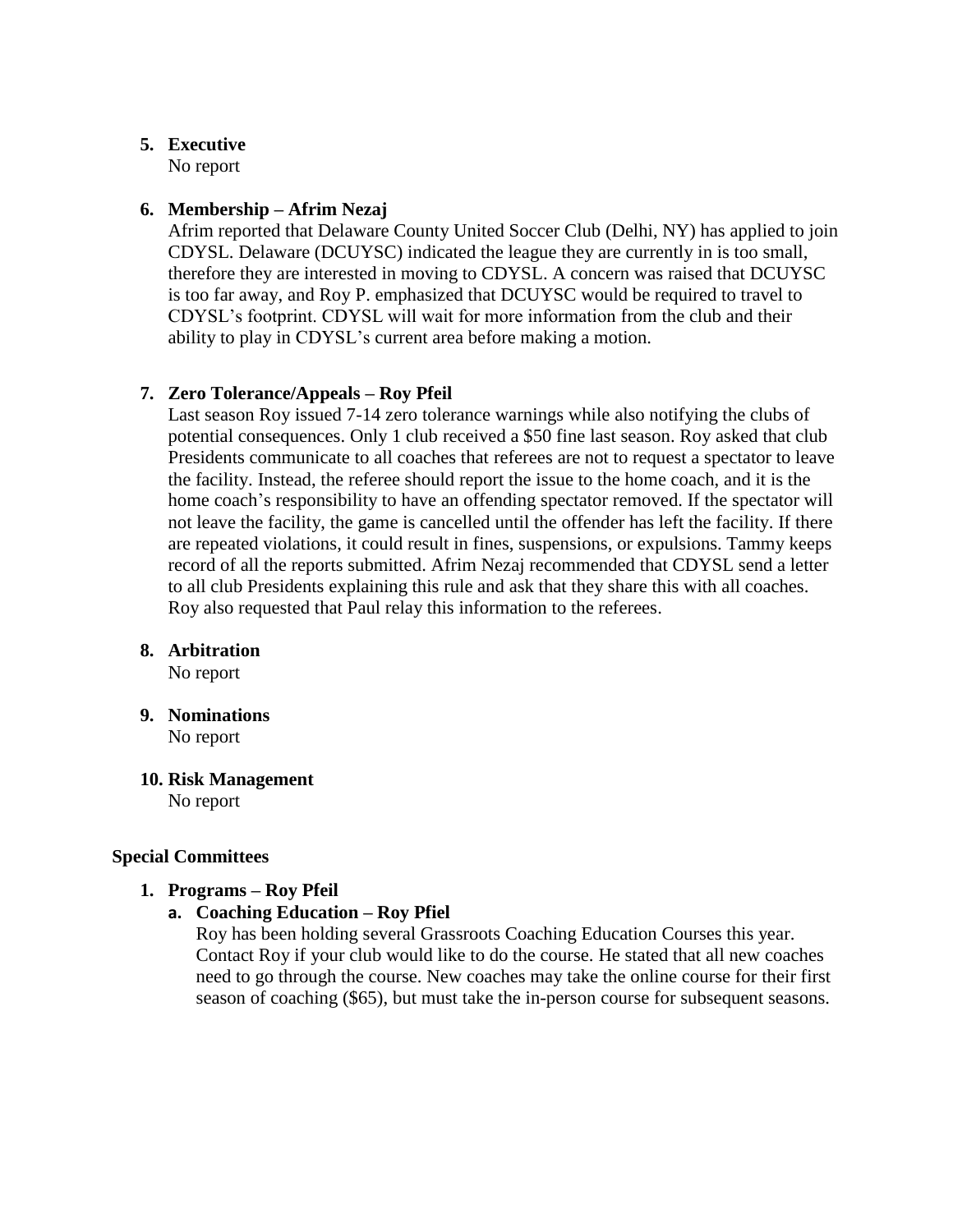#### **b. ODP Program – Tim Frament**

#### First round of tryouts:

Date: October 28th Location: Stringham Fields - 90 Stringham Rd, Lagrangeville, NY 12540 Age Groups: Girls 2003 & 2004 - 8:30 AM - 10 AM Boys 2002, 2003, & 2004 - 10 AM - 11:30 AM

## OR

Date: October 28th Location: Latham Circle - Bought, 539 Boght Rd, Cohoes, NY 12047 Age Groups: Girls 2003 & 2004 - 2:30 PM - 4 PM Boys 2002, 2003, & 2004 - 4 PM - 5:30 PM

Tim mentioned that if any members have players ready for ODP that have not attended tryouts, contact Roy. He will evaluate them during the first practice.

## **c. Exceptional Senior Showcase**

Spring League trophies may be picked up at the office

## **d. Empire Cup – Roy Pfiel**

Roy P. explained that a new committee has been formed to take a look at options for the Empire Cup. Committee members include Roy Pfeil, Dave Yule, and Steve. The committee feels that the Empire Cup is not successful as it is too late in the year, and on a bad weekend (graduation). The committee is researching a kick off tournament that would avoid other CDYSL club tournaments. The tentative date is April 6th &  $7<sup>th</sup>$ and they have requested a bid from Afrims new facility (class A facility). Roy suggested that Afrims would also run all operations/administration for the tournament. The Executive Board will look at Afrim's proposal in the next 2 months. Roy stated that since other tournaments are advertising now, if the Executive Board approves it, it will move forward without approval from the membership. Steve Yule asked if other member clubs could put in a proposal (not exclusive to Afrim). Roy said yes, however the club must be able to accommodate a venue if it snows. Proposal needs to be in prior to the next Executive Board meeting. Tammy will send out an email to all clubs notifying them of this opportunity.

#### **Old Business**

#### **1. EDP Program – Tim Frament**

Tim Frament gave an overview of the advantages and disadvantages of a club registering for the EDP program. The goal of EDP is that each team would get a weekly quality game within a distance of 90 minutes. EDP is going to run some qualifying leagues in Eastern New York to be used as a qualifier to get into the main EDP.